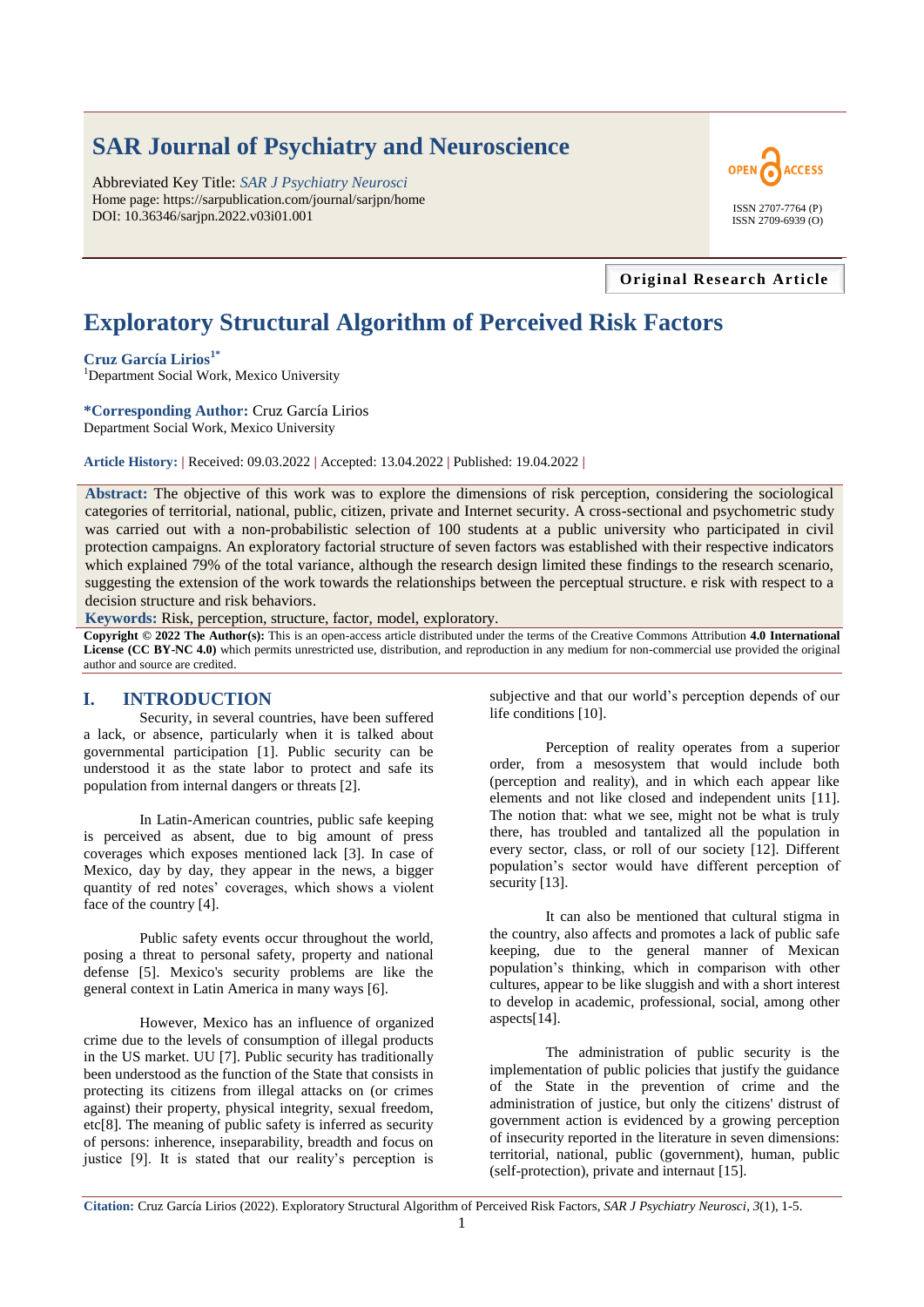Mexico can be seen from diverse scopes like economic, historic, or social [16]. In that sense, there exist other sub-scopes (or sub-scales in the social scope) like health, public security, education, environmental consciousness, among others [17]. As mentioned before, different population's sectors have different perception of social sub-scopes (or sub-scales) [18]. In case of bachelor's students, as its scholar formation gives the chance to generate critic manner of thinking, that population's sector can generate a solid perception of factor that affects society's context [19]. Security has concern authorities and civil society during last year's [20]. Different society's substrates have different perceptions on security [21].

Objective of present work is to establish the reliability and validity of an instrument that measures the perception of security in: Territorial security; National security; Public safety (State as general attorney); Human security; Public safety (Self-protection); Private security; and, internaut perception of safety, scopes.

#### **II. METHODOLOGY**

The experimental design consists of a nonexperimental, exploratory and transversal study. The sample was made with a non-random selection of 100 students ( $M = 20.1$  SD = 1.9 age and  $M = 7'231.08$  SD = 289.12 monthly income) in a public university in the State of Mexico. 48% are women and 52% are men.

Scale perception of insecurity was constructed which includes reagents perception around security: territorial, national, public (government), human, public (self-protection), private and internaut.

*Subscale perception of territorial security*. Refers to expectations about the state as rector of the public peace. It includes four reagents respond with any of six response options:  $0 =$  "not at all likely" to  $5 =$  "very" likely".

*Subscale perception of national security*. Refers to expectations concerning the State as procurator of offenses against democracy, national identity or the interests of the population. It includes four reagents respond with any of six response options:  $0 =$  "not at all likely" to  $5 =$  "very likely".

*Subscale perception of public safety*. Expectations regarding the allusive the state as general attorney. It includes four reagents that are answered with any of six response options:  $0 =$  "not at all likely" to  $5 =$ "very likely".

*Subscale perception of human security*. Refers to the expectations generated before the crime prevention policies, the administration of justice and the promotion of social peace. It includes four reagents respond with any of six response options:  $0 =$  "not at all likely" to  $5 =$  "very" likely".

*Subscale perception of public security*. It refers to the expectations that citizens generated from the State distrust and alienation with its security institutions, while interest focuses on civil remedies for self-protection. It includes four reagents respond with any of six response options:  $0 =$  "not at all likely" to  $5 =$  "very likely".

*Subscale perception of private security*. It refers to civil society expectations generated from the State as unable to prevent crime and fight corruption. It includes four reagents that are answered with any of six response options:  $0 =$  "not at all likely" to  $5 =$  "very likely".

*Subscale Internaut perception of safety*. It refers to the expectations that Internet users consider generated from the state spy your search for information, content selection and dissemination of topics. It includes four reagents that are answered with any of six response options;  $0 =$  "not at all likely" to  $5 =$  "very likely".

Data were processed with Statistical Analysis Package for Social Sciences (SPSS for its acronym in English) and Structural Analysis of Moments (AMOS for its acronym in English). 18,0 versions. Reliability with Cronbach's alpha, validity test Bartlett, KMO and factorial weight was estimated.

Cronbach's alpha was estimated to establish the internal consistency of the overall scale and subscales. Bootstrap parameter was calculated to set the sampling when it is not possible to fully utilize the data and only a portion of the distribution is used. Adequacy and sphericity with parameters Kayser Meyer Olkin and Bartlett's test were calculated. An exploratory factor analysis with principal axes promax rotation and obliquity criterion was performed. The test of the hypothesis was made with the estimation of the parameters of adjustment and residual.

## **III. RESULTS**

Table 1 most internal consistency, according to data collection and analysis, in overall scale (0.732). is discrete because evidence the differences between the contexts of study in which security was conceptualized.

**Table-1: Descriptive of instrument**

| $\mathbf R$     | M   | S   | K   | A   | ${\bf F1}$ | F2  | F3 | F <sub>4</sub> | F5 | F6 | F7 |  |
|-----------------|-----|-----|-----|-----|------------|-----|----|----------------|----|----|----|--|
| r1              | 4.1 | ,19 | ,12 | .71 | ,37        |     |    |                |    |    |    |  |
| $\overline{r2}$ | 4,0 | .11 | ,14 | .72 | , 31       |     |    |                |    |    |    |  |
| r3              | 4,1 | .16 | ,15 | .71 | .36        |     |    |                |    |    |    |  |
| r <sub>4</sub>  | 4,1 | ,13 | ,16 | .71 |            | .47 |    |                |    |    |    |  |
| r <sub>5</sub>  | 4,0 | ,13 | ,19 | .70 |            | .46 |    |                |    |    |    |  |
| r6              | 4,1 | 13  | 18  | .71 |            | .40 |    |                |    |    |    |  |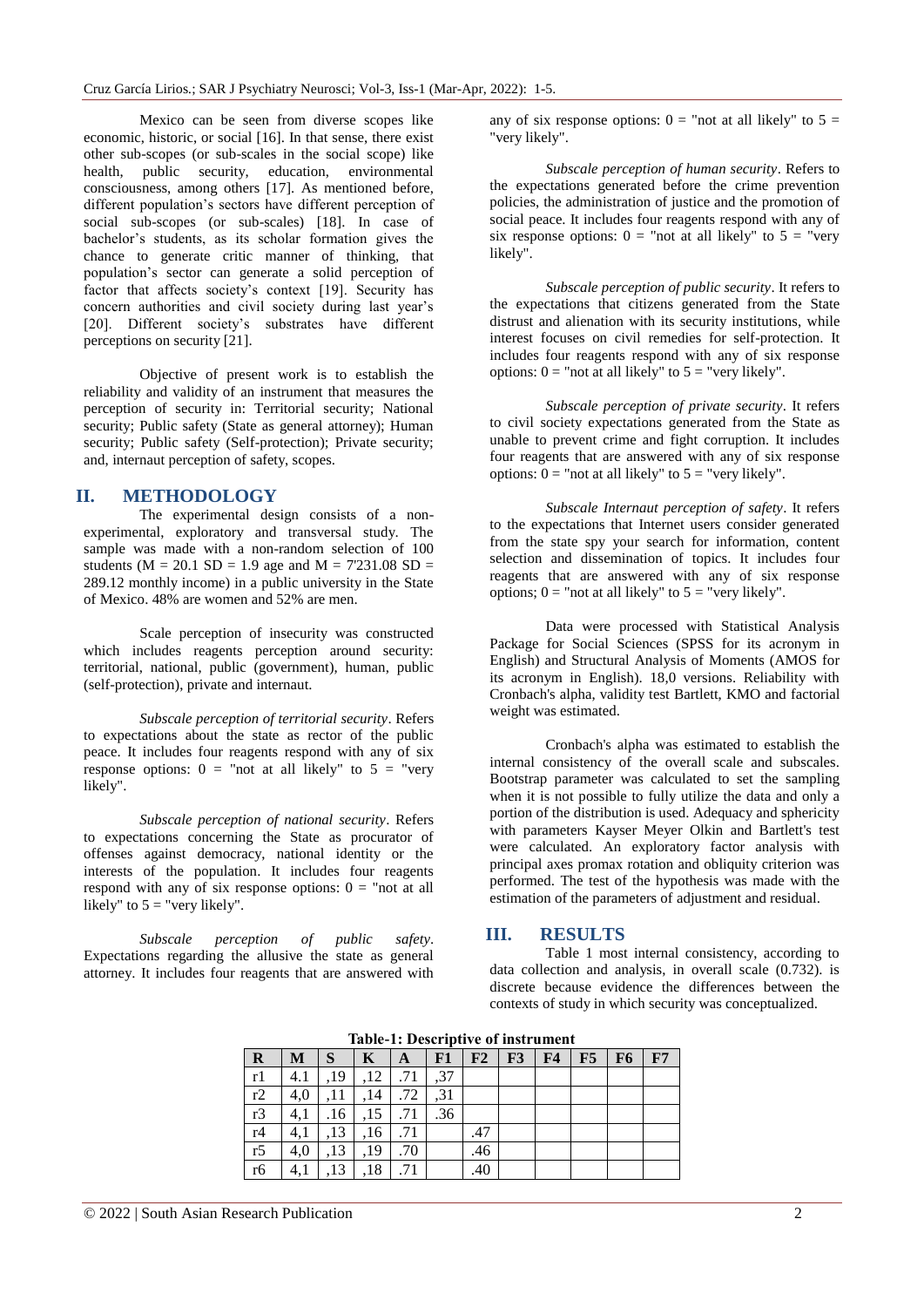Cruz García Lirios*.*; SAR J Psychiatry Neurosci; Vol-3, Iss-1 (Mar-Apr, 2022): 1-5.

| $\mathbf R$ | M   | S   | $\mathbf K$ | $\mathbf{A}$ | F1 | F2 | F3  | F <sub>4</sub>       | F5  | F <sub>6</sub> | F7  |
|-------------|-----|-----|-------------|--------------|----|----|-----|----------------------|-----|----------------|-----|
| r7          | 4.0 | ,17 | ,16         | .71          |    |    | .30 |                      |     |                |     |
| r8          | 4,1 | ,13 | ,17         | .73          |    |    | .36 |                      |     |                |     |
| r9          | 4.1 | ,18 | ,12         | ,71          |    |    | .34 |                      |     |                |     |
| r10         | 4.0 | ,19 | .11         | .74          |    |    |     | ,53                  |     |                |     |
| r11         | 4.3 | ,11 | ,15         | .70          |    |    |     | .30                  |     |                |     |
| r12         | 4,1 | .10 | ,13         | .70          |    |    |     | .30                  |     |                |     |
| r13         | 4,1 | .10 | ,10         | .71          |    |    |     | $\ddot{\phantom{0}}$ | ,42 |                |     |
| r14         | 4,0 | ,13 | ,11         | .73          |    |    |     |                      | .39 |                |     |
| r15         | 4,0 | ,12 | ,13         | .71          |    |    |     |                      | .38 |                |     |
| r16         | 4,1 | ,18 | ,12         | .71          |    |    |     |                      |     | ,62            |     |
| r17         | 4.3 | ,19 | ,16         | .71          |    |    |     |                      |     | ,38            |     |
| r18         | 4.1 | .19 | ,18         | .72          |    |    |     |                      |     | ,42            |     |
| r19         | 4.1 | ,19 | ,19         | .70          |    |    |     |                      |     |                | ,42 |
| r20         | 4.1 | ,12 | ,13         | .71          |    |    |     |                      |     |                | ,39 |
| r21         | 4,3 | ,19 | ,13         | .71          |    |    |     |                      |     |                | ,62 |

Note: Elaborated with data study: R = Reactive,  $M = Media$ ,  $S = Standard Deviation$ ,  $K =$ Kurtosis,  $A =$  Cronbach's Alpha. Adequation (KMO = ,764), Sphericity  $\[\gamma2 = 267, \frac{2}{18g}\]$  p < ,01 | Method: Principals Ways, Rotation: Promax.  $F1$  = Perception of territorial security (alpha of 0.751 and 20% of the total variance explained):  $F2 =$  Perception on national security (alpha of 0.768 and 17% of the explained variance); F3 = Perception of public safety (alpha of  $0.745$  and  $15\%$  of the variance explained); F4 = Perception of human security (alpha of 0.742 and 10% of the explained variance);  $F5$  = Perception of public

security (alpha of 0.704 and 8% of the explained variance); F6 = Perception private security (alpha of 0.701 and 6% of the explained variance); and  $F7 =$ Perception internaut safety (alpha of 0.700 and 3% of the explained variance).

A second study, once the factors were established, possible and associative linear relationships were estimated to investigate the emergency of a second order factor common to the seven first-order factors found (see Table 2).

| Table-2: Correlations & covariations of the factors |  |  |  |  |
|-----------------------------------------------------|--|--|--|--|
|-----------------------------------------------------|--|--|--|--|

| Table-2. Correlations & covariations of the factors |                                                                                                                                                                                                  |     |     |                |     |     |     |     |     |                |                |     |     |     |
|-----------------------------------------------------|--------------------------------------------------------------------------------------------------------------------------------------------------------------------------------------------------|-----|-----|----------------|-----|-----|-----|-----|-----|----------------|----------------|-----|-----|-----|
|                                                     | F1                                                                                                                                                                                               | F2  | F3  | F <sub>4</sub> | F5  | F6  | F7  | F1  | F2  | F <sub>3</sub> | F <sub>4</sub> | F5  | F5  | F7  |
| F1                                                  | 1,0                                                                                                                                                                                              |     |     |                |     |     |     | 1,6 |     |                |                |     |     |     |
| F <sub>2</sub>                                      | .42                                                                                                                                                                                              | 1,0 |     |                |     |     |     | .55 | 1,7 |                |                |     |     |     |
| F3                                                  | .51                                                                                                                                                                                              | .51 | 1,0 |                |     |     |     | .61 | .62 | 1,6            |                |     |     |     |
| F4                                                  | .65                                                                                                                                                                                              | .62 | .40 | 1,0            |     |     |     | .48 | ,69 | .53            | 1,9            |     |     |     |
| F <sub>5</sub>                                      | .49                                                                                                                                                                                              | .53 | .66 | .56            | 1,0 |     |     | .60 | ,50 | .51            | .60            | 1.9 |     |     |
| F <sub>6</sub>                                      | .54                                                                                                                                                                                              | ,62 | ,68 | .44            | ,69 | 1,0 |     | .53 | ,61 | .67            | ,57            | .63 | 1,8 |     |
| F7                                                  | .60                                                                                                                                                                                              | .41 | .41 | .56            | .52 | .66 | 1,0 | .67 | .63 | .53            | .65            | .52 | .61 | 1,7 |
|                                                     | $\mathbf{v}$ and $\mathbf{v}$<br>$\mathbf{r}$ $\mathbf{r}$<br>$\sim$<br>$\sim$ $\sim$ $\sim$ $\sim$ $\sim$ $\sim$<br>$\mathbf{r}$ $\mathbf{r}$ $\mathbf{r}$<br>$\sim$ $\sim$<br>$\sim$<br>$\sim$ |     |     |                |     |     |     |     |     |                |                |     |     |     |

*Note: Elaborate with data study: F1 = Perception of territorial security; F2 = Perception on national security; F3 = Perception of public safety; F4 = Perception of human security; F5 = Perception of public security; F6 = Perception private security; F7 = Perception internaut safety: \* p < ,01; \*\*\* p < ,001; \*\*\* p < ,0001.*



**Fig-1: Structural equation modelling**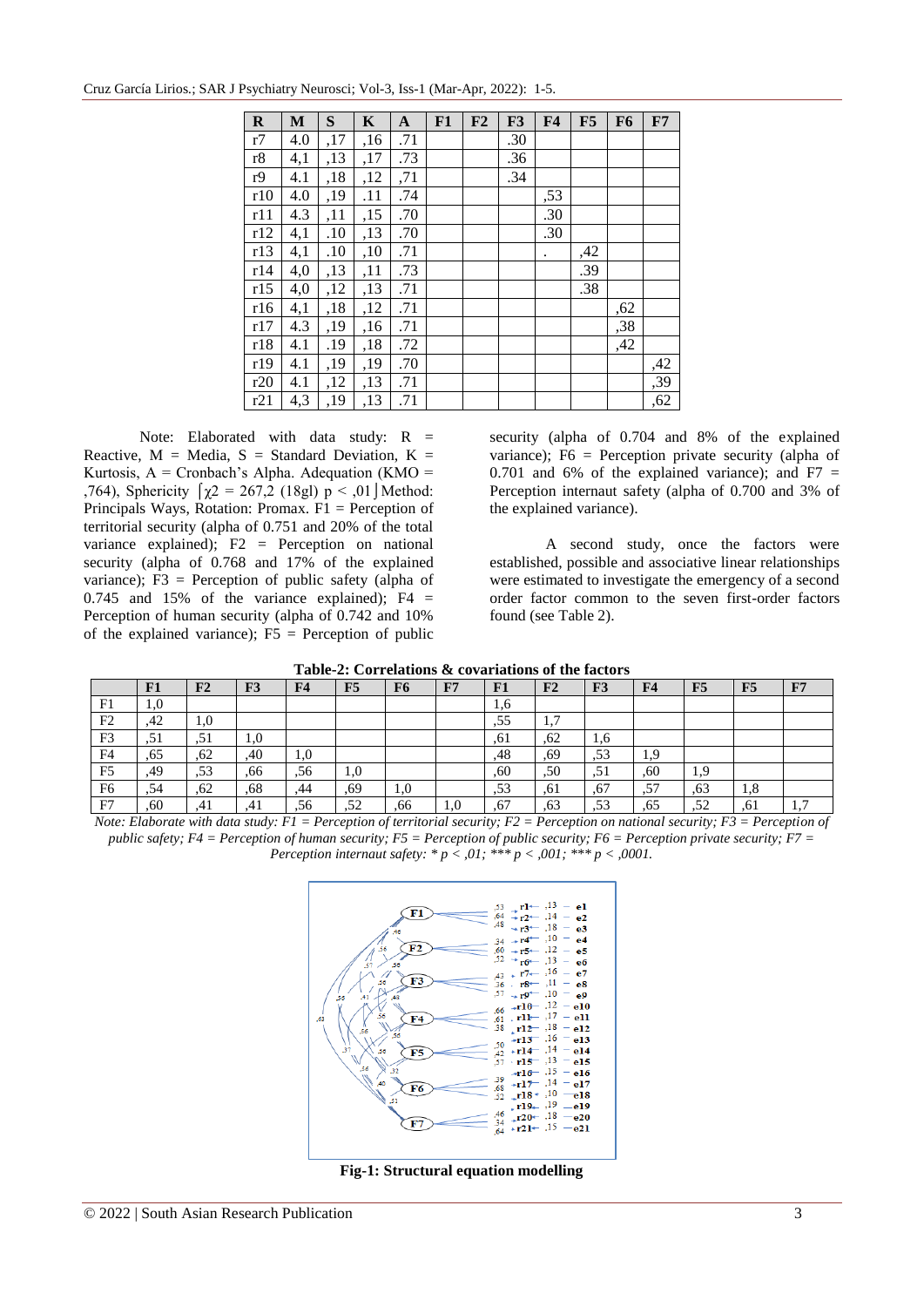Note: Elaborated with data study:  $C =$  Security Governance:  $F1$  = Perception of territorial security;  $F2$  $=$  Perception on national security; F3  $=$  Perception of public safety;  $F4$  = Perception of human security;  $F5$  = Perception of public security;  $F6 =$  Perception private security; F7 = Perception internaut safety.

The values of the adjustment and residual parameters  $\lceil \gamma 2 \rceil = 135.34$  (32gl)  $p = 0.054$ ; GFI = 0.995; CFI =  $0.990$ ; RMSEA =  $0.003$  suggest the nonrejection of the null hypothesis relative to the significant differences between the theoretical relationships established in the literature with respect to the empirical relationships found in the study.

## **IV. DISCUSSION**

En México prevalece una interpretación común o idea de que país está ausente de seguridad. La ausencia de custodia está influenciada por la presencia del crimen organizado, la venta ilegal de drogas y armas y la corrupción disponible en cada rama del gobierno, entre los aspectos principales.

The correlations of reliability and validity when the unit far shows that there are other dimensions linked to construct. In this sense, the inclusion of selfcontrol explains the effects of state propaganda regarding crime prevention, law enforcement and peace education on lifestyles of civilian sectors.

The contribution of this study is concerned about the reliability and validity of an instrument which measured seven dimensions of security: territorial, national, human, public, public, private and digital.

The studies on public safety identify in the government's expectations the predominant factor that explains the phenomenon as an efficient, effective and effective institution, but in the present work the emergence of this phenomenon has been demonstrated from a structure of perceptions around the personal, citizen, public, human, national and territorial agenda.

## **V. CONCLUSION**

The objective of this work was to corroborate the factorial structure of perceived safety, although the research design limits the finding of the research scenario, suggests the construction of an agenda and the incidence in security policies based on opinions and expectations of the governed with respect to the performance of their rulers.

## **REFERENCES**

- 1. Garcia, C., Carreon, J., & Hernandez, J. (2016). Governance of terror to crime. *Eureka*, *13* (2), 168-185.
- 2. Garcia, C., Carreon, J., & Hernandez, J. (2017). Co-management as a security device for

local sustainable development. *Eureka* , *14* (2), 268-289.

- 3. García, C., Carreón, J., & Hernández, J. (2017). Gobernanza de la seguridad pública. Revisión de la literatura para una discusión del estado del conocimiento de la identidad sociopolítica delictiva. *Margen*, *84*(1), 1-17.
- 4. García, C. (2019). Exploratory factor structure of security public. *International Journal of Systems*, *23*(1), 62-86.
- 5. García, C. (2020). Specification a model for study of insecurity system. *Global Journal of Management and Business Research*, *20*(1), 6-10.
- 6. García, C. (2020). Specification a model for study of insecurity system. *Global Journal of Management and Business Research*, *20*(1), 6-10.
- 7. Garcia, C. (2020). Specification a model for study of policies risk. *International Journal of Research in Humanities and social studies, 7 (2)*, 1-10.
- 8. García, C. (2020). Specification a model for study of risk governance. *Ournal of Media*, *6*, 1-4.
- 9. Mendoza, D., Carreón, J., Mejía, S., & García, C. (2017). Especificación de un modelo de representaciones propagandísticas en adultos mayores ante la seguridad pública. *Tlatemoani,(25)*, 21-30.
- 10. Martinez, E. (2018). "Gobernance of social works towargs network violence. *Social" Science Learning Educational Journal, 6*, 1-3
- 11. Gracia, E., Martínez-Muñoz, E., SS, V. B., Juárez-Nájera, M., Aguilar-Fuentes, J. A., & Aldana, W. I. Exploratory Factor Structure of Perception Risk.
- 12. Carreón, J., Hernández, J., & García, C. (2017). Una revisión teórica para el estudio de la gobernanza de la seguridad pública. *Epsys*, *4*(1), 1- 15.
- 13. Carreón, J., Blanes, A. V., & García, C. (2018). Confiabilidad y validez de un modelo de gobernanza percibida de la inseguridad. *Sin Frontera*, *11*(27), 1-53.
- 14. Guillén, J. C., Ugalde, A. B., & Lirios, C. G. (2018). Redes de violencia en torno a la gobernanza de la seguridad pública. *Revista de Humanidades y Ciencias Sociales y Multidisciplinaria*, 60-65.
- 15. Aguayo, J. M. B., Contreras, F. G., Aréchiga, B. L., & Najera, M. J. (2018). Contrastación de un modelo de decisión prospectiva e implicaciones para una gobernanza universitaria de la sustentabilidad. *Margen: revista de trabajo social y ciencias sociales*, (89), 9.
- 16. Juarez, M., Carreon, J., Quintero, M. L., Espinoza, F., Bustos, J. M., & Garcia, C. (2017). Reliability and validity of an instrument that measures dimension a security and risk perception in student of a public university. *International Journal of Advances in Social Science and Humanities*, *11*(12), 23-13.